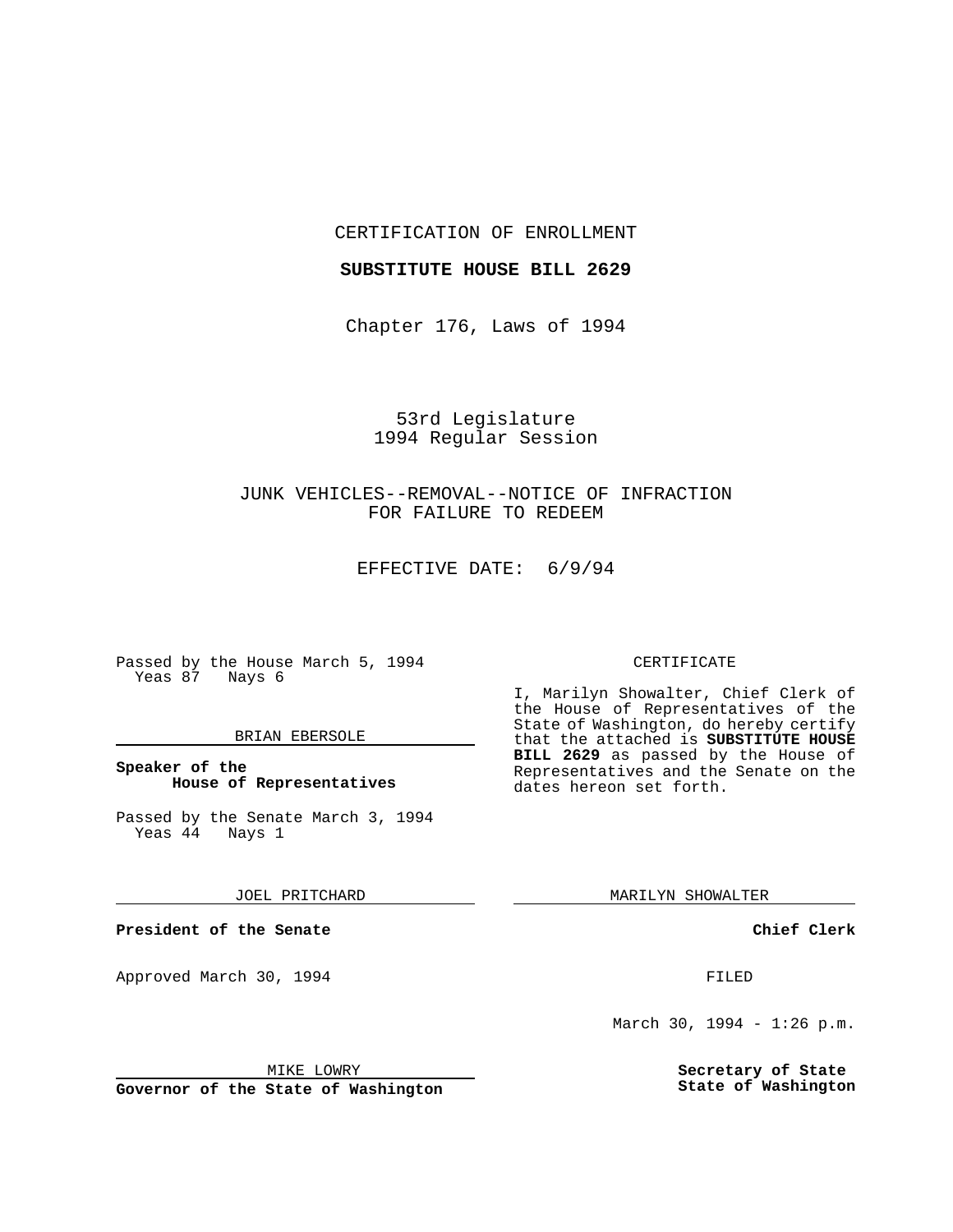## **SUBSTITUTE HOUSE BILL 2629** \_\_\_\_\_\_\_\_\_\_\_\_\_\_\_\_\_\_\_\_\_\_\_\_\_\_\_\_\_\_\_\_\_\_\_\_\_\_\_\_\_\_\_\_\_\_\_

\_\_\_\_\_\_\_\_\_\_\_\_\_\_\_\_\_\_\_\_\_\_\_\_\_\_\_\_\_\_\_\_\_\_\_\_\_\_\_\_\_\_\_\_\_\_\_

AS AMENDED BY THE SENATE

Passed Legislature - 1994 Regular Session

**State of Washington 53rd Legislature 1994 Regular Session**

**By** House Committee on Transportation (originally sponsored by Representatives R. Fisher, Appelwick, Campbell, Sommers, Edmondson and Dorn)

Read first time 02/04/94.

 AN ACT Relating to junk vehicles; and amending RCW 46.55.010, 46.55.240, and 46.63.030.

BE IT ENACTED BY THE LEGISLATURE OF THE STATE OF WASHINGTON:

 **Sec. 1.** RCW 46.55.010 and 1991 c 292 s 1 are each amended to read as follows:

 The definitions set forth in this section apply throughout this chapter:

 (1) "Abandoned vehicle" means a vehicle that a registered tow truck operator has impounded and held in the operator's possession for ninety-six consecutive hours.

 (2) "Abandoned vehicle report" means the document prescribed by the state that the towing operator forwards to the department after a vehicle has become abandoned.

 (3) "Impound" means to take and hold a vehicle in legal custody. There are two types of impounds--public and private.

 (a) "Public impound" means that the vehicle has been impounded at the direction of a law enforcement officer or by a public official having jurisdiction over the public property upon which the vehicle was located.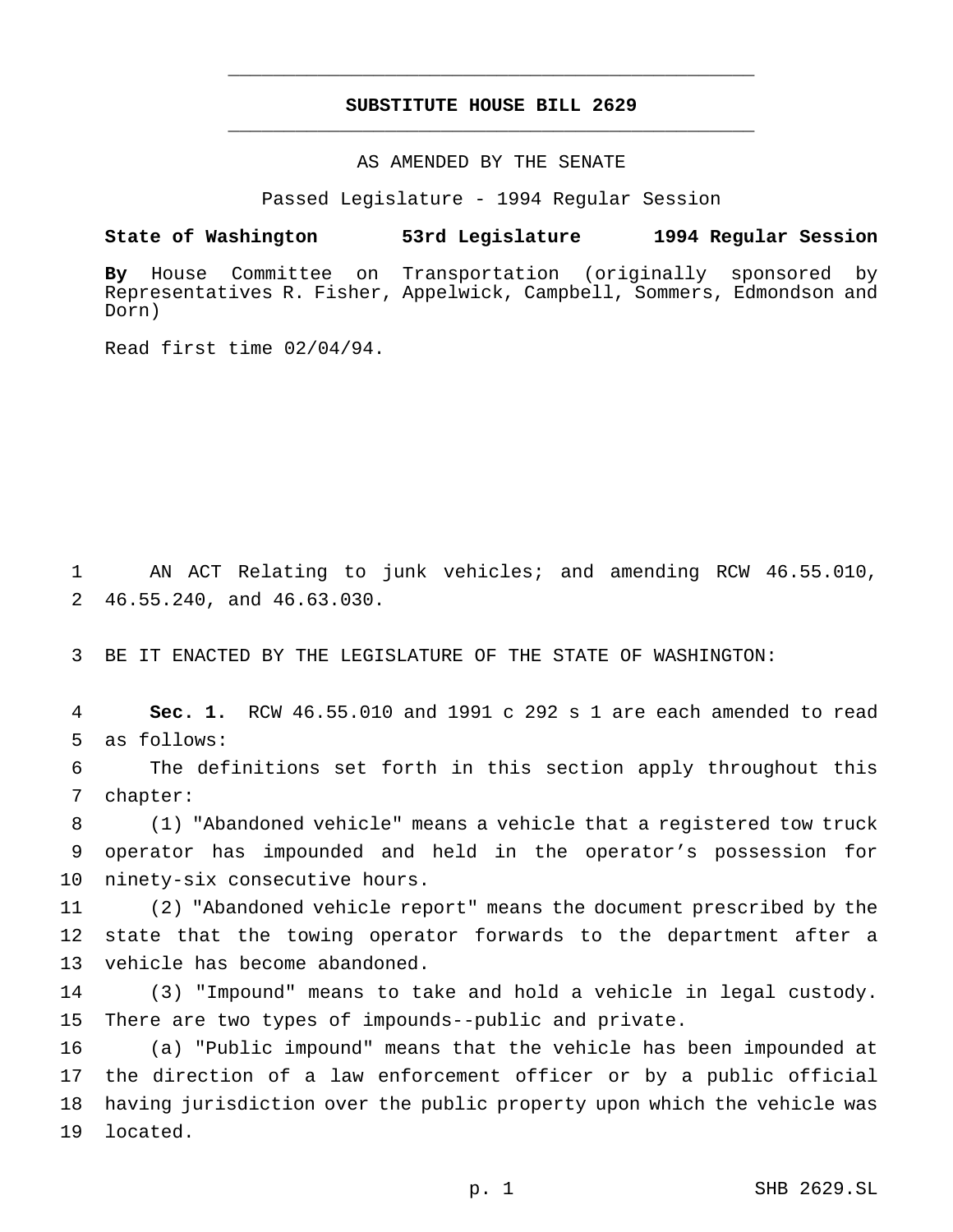(b) "Private impound" means that the vehicle has been impounded at the direction of a person having control or possession of the private property upon which the vehicle was located.

 (4) "Junk vehicle" means a vehicle certified under RCW 46.55.230 as 5 meeting ((all)) at least three of the following requirements:

(a) Is three years old or older;

 (b) Is extensively damaged, such damage including but not limited to any of the following: A broken window or windshield or missing wheels, tires, motor, or transmission;

10 (c) Is apparently inoperable;

11 (d) ((<del>Is without a valid, current registration plate;</del>

12 (e)) Has an approximate fair market value equal only to the approximate value of the scrap in it.

 (5) "Master log" means the document or an electronic facsimile prescribed by the department and the Washington state patrol in which an operator records transactions involving impounded vehicles.

 (6) "Registered tow truck operator" or "operator" means any person who engages in the impounding, transporting, or storage of unauthorized vehicles or the disposal of abandoned vehicles.

 (7) "Residential property" means property that has no more than four living units located on it.

 (8) "Tow truck" means a motor vehicle that is equipped for and used in the business of towing vehicles with equipment as approved by the state patrol.

 (9) "Tow truck number" means the number issued by the department to tow trucks used by a registered tow truck operator in the state of Washington.

 (10) "Tow truck permit" means the permit issued annually by the department that has the classification of service the tow truck may provide stamped upon it.

 (11) "Tow truck service" means the transporting upon the public streets and highways of this state of vehicles, together with personal effects and cargo, by a tow truck of a registered operator.

 (12) "Unauthorized vehicle" means a vehicle that is subject to impoundment after being left unattended in one of the following public or private locations for the indicated period of time: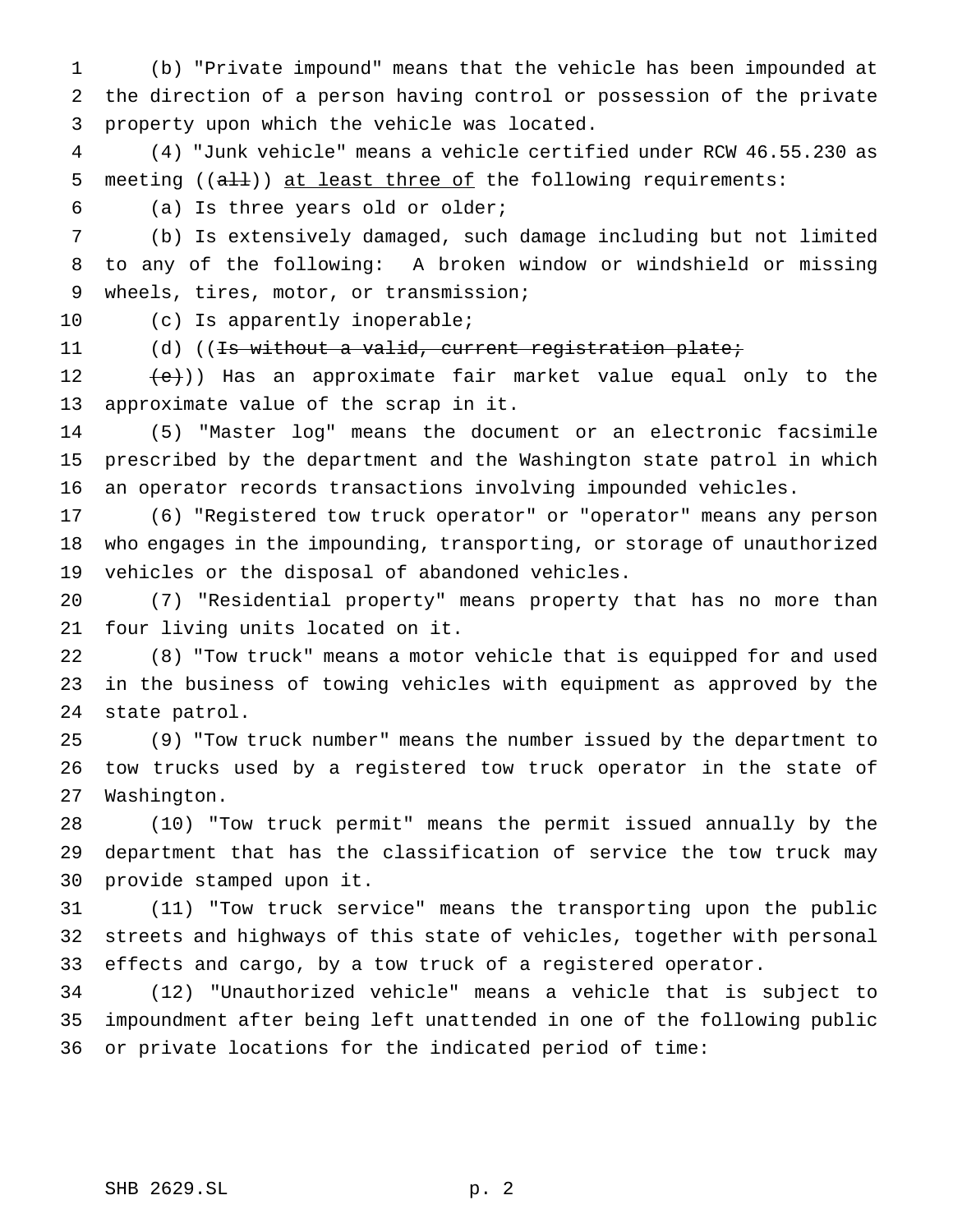Subject to removal after:

 (a) Public locations: (i) Constituting an accident or a traffic hazard as defined in RCW 46.55.113...................... Immediately (ii) On a highway and tagged as described in RCW 46.55.085 . . . . . . . . . . . . . . . . . . . . . . . 24 hours (iii) In a publicly owned or controlled parking facility, properly posted under RCW 46.55.070 Immediately (b) Private locations: 10 (i) On residential property . . . . . . . . . . . . . . Immediately (ii) On private, nonresidential property, properly **posted under RCW 46.55.070** . . . . . . . . . Immediately (iii) On private, nonresidential property, not posted . . . . . . . . . . . . . . . . . . . . . . . . 24 hours

 **Sec. 2.** RCW 46.55.240 and 1991 c 292 s 3 are each amended to read as follows:

 (1) A city, town, or county that adopts an ordinance or resolution concerning unauthorized, abandoned, or impounded vehicles shall include the applicable provisions of this chapter.

 (a) A city, town, or county may, by ordinance, authorize other impound situations that may arise locally upon the public right-of-way or other publicly owned or controlled property.

 (b) A city, town, or county ordinance shall contain language that establishes a written form of authorization to impound, which may include a law enforcement notice of infraction or citation, clearly denoting the agency's authorization to impound.

 (c) A city, town, or county may, by ordinance, provide for release of an impounded vehicle by means of a promissory note in lieu of immediate payment, if at the time of redemption the legal or registered owner requests a hearing on the validity of the impoundment. If the municipal ordinance directs the release of an impounded vehicle before the payment of the impoundment charges, the municipality is responsible for the payment of those charges to the registered tow truck operator within thirty days of the hearing date.

 (d) The hearing specified in RCW 46.55.120(2) and in this section may be conducted by an administrative hearings officer instead of in the district court. A decision made by an administrative hearing officer may be appealed to the district court for final judgment.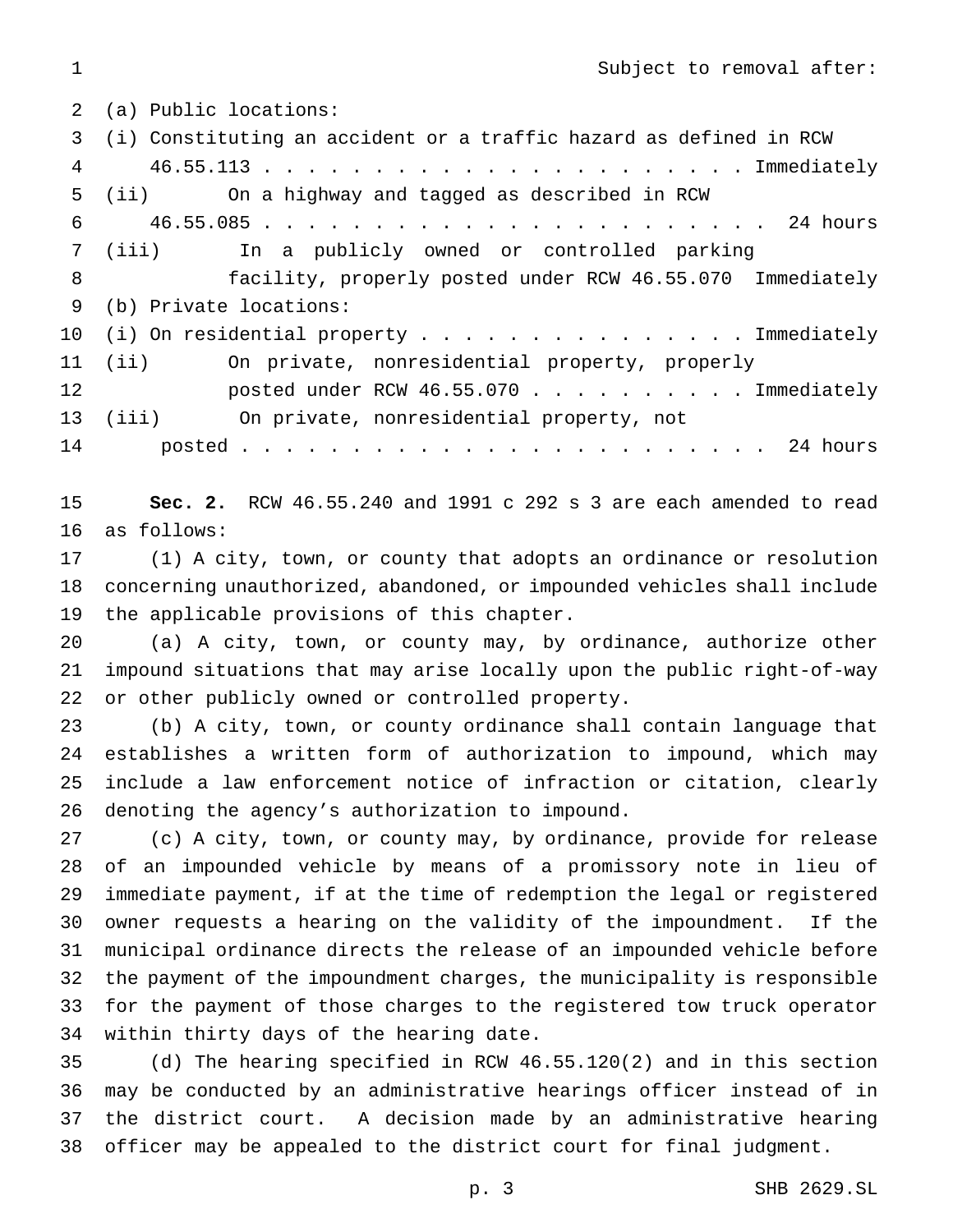(2) A city, town, or county may adopt an ordinance establishing procedures for the abatement and removal as public nuisances of junk vehicles or parts thereof from private property. Costs of removal may be assessed against the registered owner of the vehicle if the identity of the owner can be determined, unless the owner in the transfer of ownership of the vehicle has complied with RCW 46.12.101, or the costs may be assessed against the owner of the property on which the vehicle 8 is stored. A city, town, or county may also provide for the payment to the tow truck operator or wrecker as a part of a neighborhood 10 revitalization program.

(3) Ordinances pertaining to public nuisances shall contain:

 (a) A provision requiring notice to the last registered owner of record and the property owner of record that a hearing may be requested 14 and that if no hearing is requested, the vehicle will be removed;

 (b) A provision requiring that if a request for a hearing is received, a notice giving the time, location, and date of the hearing on the question of abatement and removal of the vehicle or part thereof as a public nuisance shall be mailed, by certified mail, with a five- day return receipt requested, to the owner of the land as shown on the last equalized assessment roll and to the last registered and legal owner of record unless the vehicle is in such condition that 22 identification numbers are not available to determine ownership;

 (c) A provision that the ordinance shall not apply to (i) a vehicle or part thereof that is completely enclosed within a building in a lawful manner where it is not visible from the street or other public or private property or (ii) a vehicle or part thereof that is stored or parked in a lawful manner on private property in connection with the business of a licensed dismantler or licensed vehicle dealer and is fenced according to RCW 46.80.130;

 (d) A provision that the owner of the land on which the vehicle is located may appear in person at the hearing or present a written statement in time for consideration at the hearing, and deny responsibility for the presence of the vehicle on the land, with his reasons for the denial. If it is determined at the hearing that the vehicle was placed on the land without the consent of the landowner and that he has not subsequently acquiesced in its presence, then the local agency shall not assess costs of administration or removal of the vehicle against the property upon which the vehicle is located or otherwise attempt to collect the cost from the owner;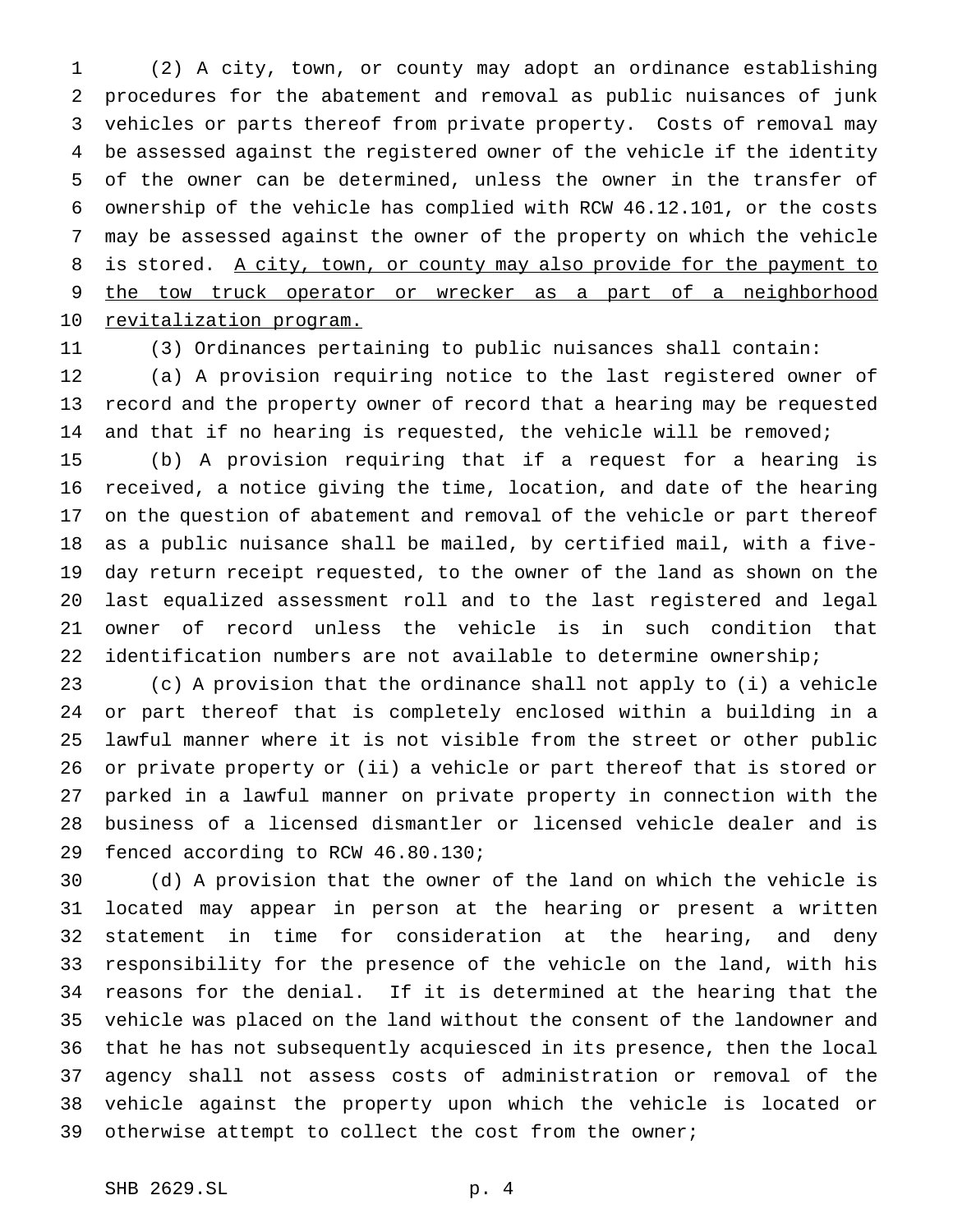(e) A provision that after notice has been given of the intent of the city, town, or county to dispose of the vehicle and after a hearing, if requested, has been held, the vehicle or part thereof shall be removed at the request of a law enforcement officer with notice to the Washington state patrol and the department of licensing that the vehicle has been wrecked. The city, town, or county may operate such a disposal site when its governing body determines that commercial channels of disposition are not available or are inadequate, and it may make final disposition of such vehicles or parts, or may transfer such vehicle or parts to another governmental body provided such disposal shall be only as scrap.

 (4) A registered disposer under contract to a city or county for the impounding of vehicles shall comply with any administrative regulations adopted by the city or county on the handling and disposing of vehicles.

 **Sec. 3.** RCW 46.63.030 and 1987 c 66 s 2 are each amended to read as follows:

 (1) A law enforcement officer has the authority to issue a notice of traffic infraction:

(a) When the infraction is committed in the officer's presence;

 (b) When the officer is acting upon the request of a law enforcement officer in whose presence the traffic infraction was committed; or

 (c) If an officer investigating at the scene of a motor vehicle accident has reasonable cause to believe that the driver of a motor vehicle involved in the accident has committed a traffic infraction.

 (2) A court may issue a notice of traffic infraction upon receipt of a written statement of the officer that there is reasonable cause to believe that an infraction was committed.

 (3) If any motor vehicle without a driver is found parked, standing, or stopped in violation of this title or an equivalent administrative regulation or local law, ordinance, regulation, or resolution, the officer finding the vehicle shall take its registration number and may take any other information displayed on the vehicle which may identify its user, and shall conspicuously affix to the vehicle a notice of traffic infraction.